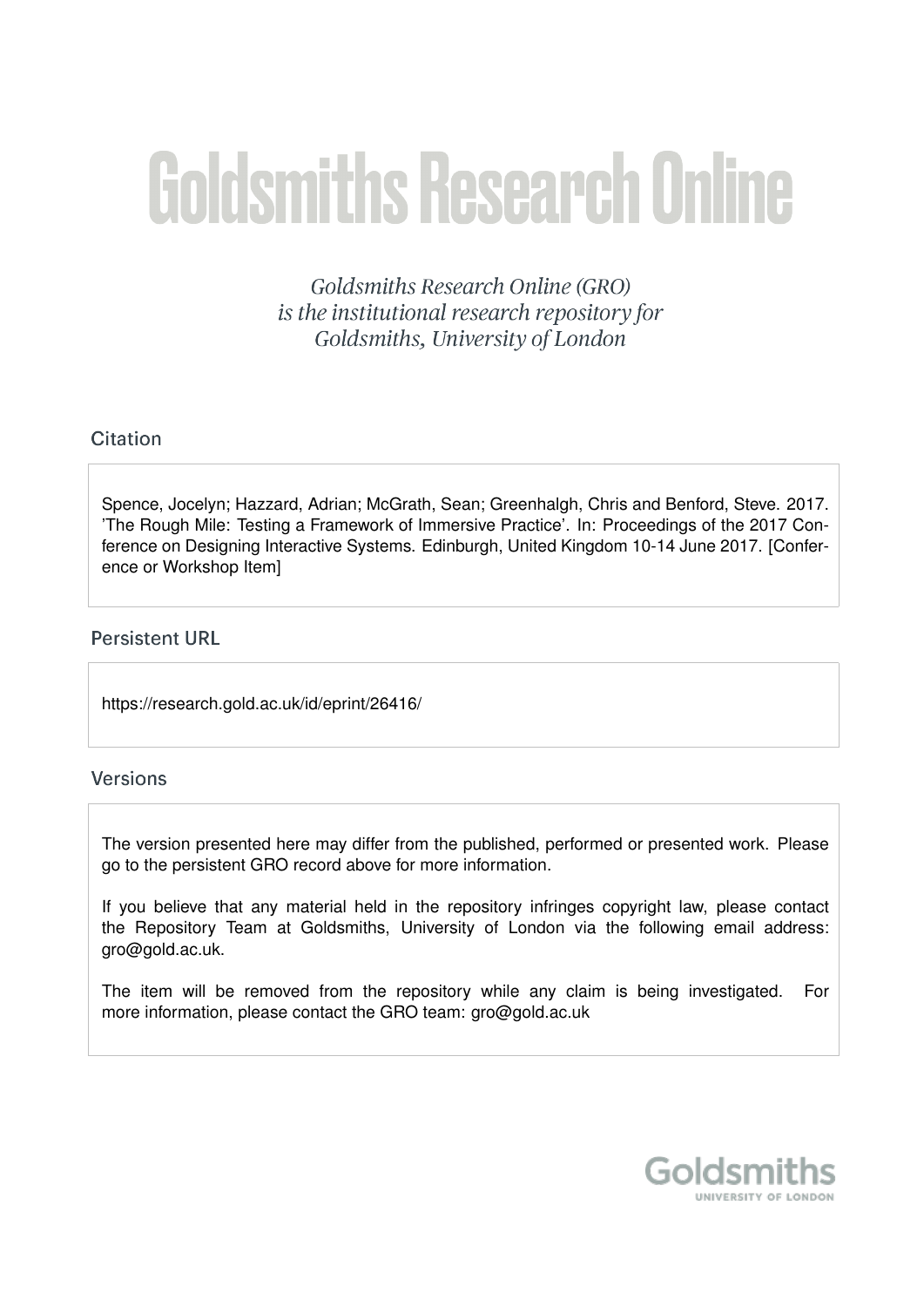# **The Rough Mile: Testing a Framework of Immersive Practice**

**Jocelyn Spence, Adrian Hazzard, Sean McGrath, Chris Greenhalgh, Steve Benford**

Mixed Reality Lab, School of Computer Science, University of Nottingham

Nottingham, UK

e-mail {first.last}@nottingham.ac.uk

#### **ABSTRACT**

We present our case study on gifting digital music, *The Rough Mile*, as an example of a Framework of Immersive Practice, intended for researchers and practitioners in HCI and interaction design. Although immersion is a frequently used term in the HCI and related literatures, we find no definitions or frameworks that are robust enough to capture the full range of multi-sensory, emotional, and cognitive engagement that the richest of these experiences can entail. We therefore turn to the theatrical performance literature to distil a theory-based framework of practices that can apply to interdisciplinary projects as well as works with an entirely aesthetic aim. The design choices and findings of *The Rough Mile* are presented in terms of this framework, leading to a discussion of the design guidelines that can shape its use in any HCI or interaction design project aiming for a deep, personal engagement through technology.

#### **Author Keywords**

Immersion; immersive; sound; performance; theatrical performance; experience; locative audio; gifting.

#### **ACM Classification Keywords**

H.5.m. Information interfaces and presentation (e.g., HCI): Miscellaneous.

#### **INTRODUCTION**

This paper describes the way in which we designed an experience for gifting digital music according to practices and theories of immersive theatre. *The Rough Mile* is a two-part locative audio experience for pairs of friends to undertake; in the first part they select songs to give to each other, and in the second part they experience each other's gifts. We present a definition of immersion and a framework of immersive practices for HCI and interaction design researchers to explore and modify. Critically, this framework applies to *practices* that lead to immersion in

© Authors 2017. This is the author's version of the work. It is posted here for your personal use. Not for redistribution. The definitive Version of Record was published in DIS '17, Proceedings of the 2017 Conference on Designing Interactive Systems, http://dx.doi.org/10.1145/3064663.3064756.

any number of contexts rather than practices of immersive *theatre* per se: the framework and definition can apply to a range of interdisciplinary projects. *The Rough Mile* is presented in relation to each element of the framework, from design to findings to discussion, showing how the framework can guide and illuminate design research into complex, valuable, and personally meaningful experiences.

#### **RELATED WORK AND THEORY**

#### **Immersion in HCI and Related Literatures**

As performance theorist Josephine Machon notes, 'In digital disciplines 'immersive' is used as an adjective to describe those computer displays or systems that generate a three-dimensional image that appears to surround the user' [24, p. 59]. This sense of being immersed in a constructed reality is reflected in work such as Sato and Salvador's 'focus troupes' using 'theater techniques for creating quick, intense, immersive, and engaging focus group sessions' [34] and Dalsgaard and Hansen's discussion of 'immersion in the whole situation of interaction' including embodied and social components of a broad interactive experience [11, p. 23]. Although approaches based primarily on immersion have not been 'proven' to work in an HCI or interaction design context, previous work using elements of immersive practice [e.g. 8, 25, 35] indicate its potential.

Machon also notes how in games studies the term immersion is 'often used interchangeably with 'presence'' [24, p. 59; see also 28, p. 81], while Vidyarthi et al expand on 'presence' to include the intertwining of both bottomup/sensory and top-down/imaginative processes [38, p. 411], deducing that immersion is best served by a reduction of sensory input. Game design theorist Ernest Adams defines immersion as 'being unaware that you are experiencing an artificial world' [1, pp. 21-22], while Sweetser and Wyeth's GameFlow model of enjoyment experienced by video gamers claims that immersion refers to 'a deep but effortless involvement which can often result in loss of concern for self, everyday life and an altered sense of time' [36, p. 10]. These findings are useful in that they share an attention to imagination and a relationship with the real world, but the connections they draw between audio, narrative, and emotional involvement are not exhaustive.

Two pieces of research look into game players' own experiences of immersion. Ermi and Mäyrä offer a model of the components of gameplay experience: sensory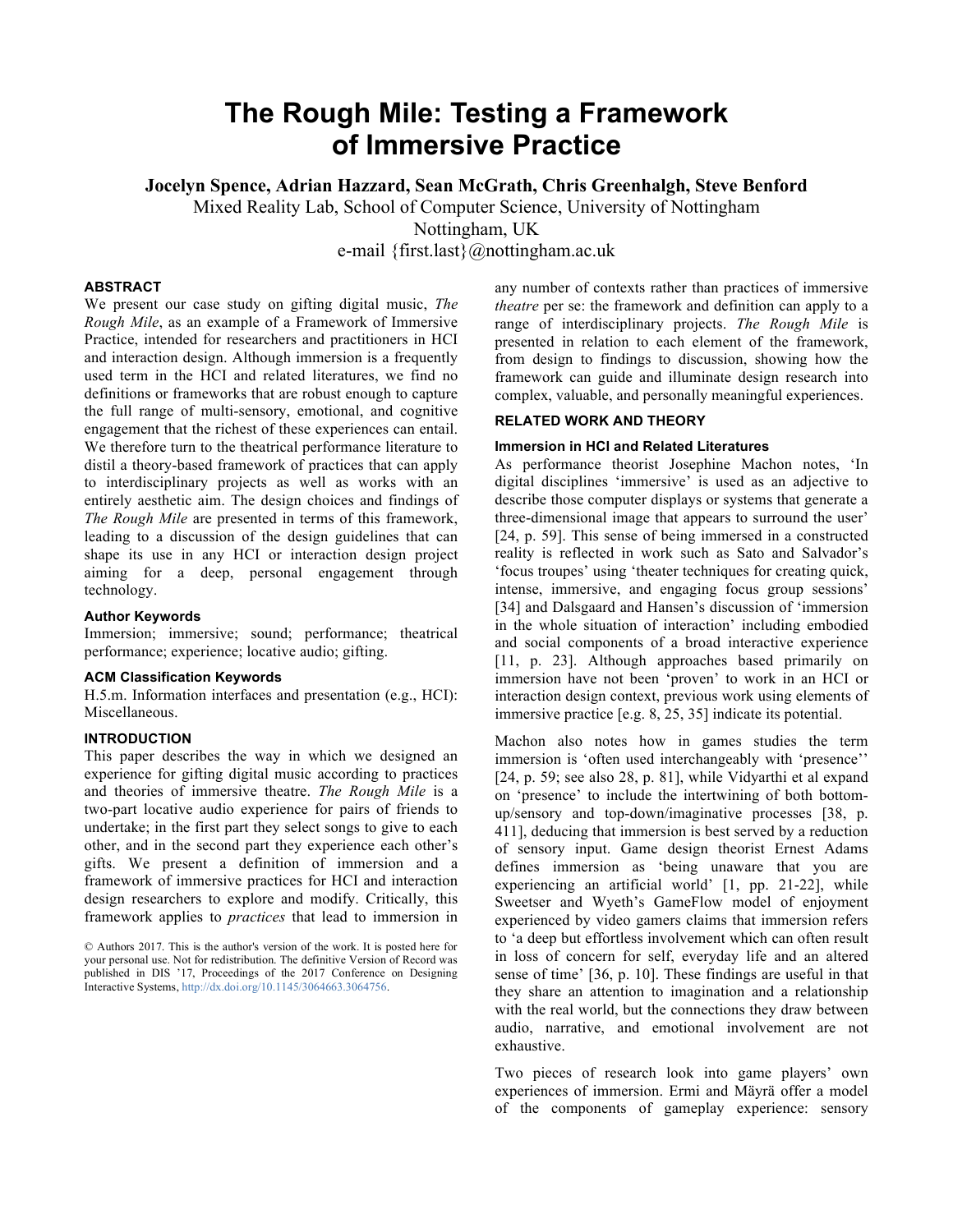immersion, challenge-based immersion, and imaginative immersion [13]. Brown and Cairns use grounded theory (on an admittedly small sample of gamers) and distinguish between 'engagement, engrossment, and total immersion' [9, p. 1297], a set of distinctions that can be useful in teasing apart various participant responses and the design choices that lead to them. However, unlike Mihaly Csikszentmihalyi's related idea of 'flow' that both these works discuss, their definitions and models have not become common currency in the wider HCI community.

In terms of projects that extend digital experiences into the physical world, Waern et al note that immersion in pervasive games is enhanced by a lack of clarity 'where the game ends and the ordinary reality begins' [39, p. 1553]. A relevant body of work in this context is locative audio [44], a two-way engagement with constructed audio in a realworld environment [29]. Examples include Teri Rueb's sound walks exploring loss triggered as participants moved through a national park in Canada (*Trace* 1999), Blast Theory's audio guides prompting participants to record their own sound files in hidden places around London (*Rider Spoke* 2007), and Janet Cardiff's surreal audio walk in search of a fictitious missing person (*The Missing Voice (Case Study B)* 1999). One project that looks specifically at immersion, *Riot! 1831* [30], moved their participants between the 'parallel worlds' of the history being represented through the audio component and the presentday real world of the location. They conclude that immersion in locative audio is likely to be a 'fleeting' experience, lasting several minutes at the longest. We find these projects and Reid et al's model of immersion [30, p. 1736] to be useful points of reference, but they do not offer a substantial scope of strategies for producing lasting immersive states in a range of situations.

Most locative audio experiences use headphones, which have been noted to prompt an immersive state for the listener in terms of abatement, a loss of feelings of isolation, increased focus on landmarks in the physical environment, and a sense of congruence between the composed audio and the physical environment [18]. Many of these same factors have also been noted in the work of Michel Bull, who gives a rich picture of how people actively use music played through headphones whilst on the move to re-astheticise their environment [10]. The work of [18] also shares similarities with the band Bluebrain [4], who have composed a number of locative albums to be listened to at specific locations. In these and other examples, key moments in the audio unfold in synchrony with key locales in the location.

#### **Immersion in the Theatrical Performance Literature**

We start our discussion of theories of immersion in theatre by asserting that in spite of its recent popularity in both commercial and academic discourse, immersivity is no guarantee of a compelling experience [24]. Moreover, along with Gareth White, we believe that there is no 'interior of the drama itself' [40, p. 230] that audiences can access through immersion. Why, then, would we propose immersive theatre as a useful framework?

The answer lies in the ability of immersive theatre to enhance interaction such that people become unusually aware of their own feelings of engagement. They may become hyper-aware of their own presence, details around them, relationships with others, or long-ignored memories, or they may have new insights [24, 19]. What they are immersed in is 'a reality that both replaces and accentuates the live(d) existence of the everyday, actual world'  $[24, p]$ . 61]. White describes this as 'the set of surfaces that provokes depths of feeling in us as audience' [40, p. 231]. This 'set of surfaces' is precisely what designers work with, and 'depths of feeling' describes topics such as affect, empathy, intimacy, and meaningfulness that many researchers seek to understand [see e.g. 17, 20, 35, 43]. Thus immersive theatre suggests possibilities for interactive experiences that deal with feeling and meaning.

To guide our discussion of immersive theatre, we use its three 'central features' as described by Machon [24, p. 71], extended with the most relevant 'elements that are identifiable within any immersive experience' [24, p. 93]in contrast to 'traditional' Western theatre, which situates its audience in fixed positions in a darkened room watching a distant stage [24, pp. 54-55]. We have selected Machon's central and key elements and arranged them into four categories consistent with common concerns within HCI and interaction design. They provide reference points for how immersive theatre produces an 'experiential' interaction that puts 'the audience at the heart of the work' [24, p. 22] and 'moulds them as co-authors of their experience' [24, p. 23]. This is not only an excellent analogy for the work of many interaction and experience designers, but is also expressly included in the remit of 'immersive practices' that extend 'beyond theatre' [24, p. xix] and expressly includes digital technologies:

*'Immersive practice foregrounds a continuing relationship between technological systems and the body where the utilisation of technologies is concerned with artistic control and an* experiential *intent at the heart of the work… Such explorations in immersive practice go some way to enabling us to acknowledge and understand further the 'human' in our everyday interaction in these technocultural times'* [24, p. 36, emphasis in the original]

If 'artistic' can be taken to include 'designerly'—and we believe that it can—then our framework of immersive practices derived from Machon's theories (see Figure 1) may give us a concrete means for implementing and analysing techniques that can lead to aesthetic and emotionally meaningful experiences using digital technologies.

#### **The Theatrical Immersion Framework**

The first feature is **audience involvement**, which refers to both the physical **bodies** of participants and the **formations** of various relationships among audience members as they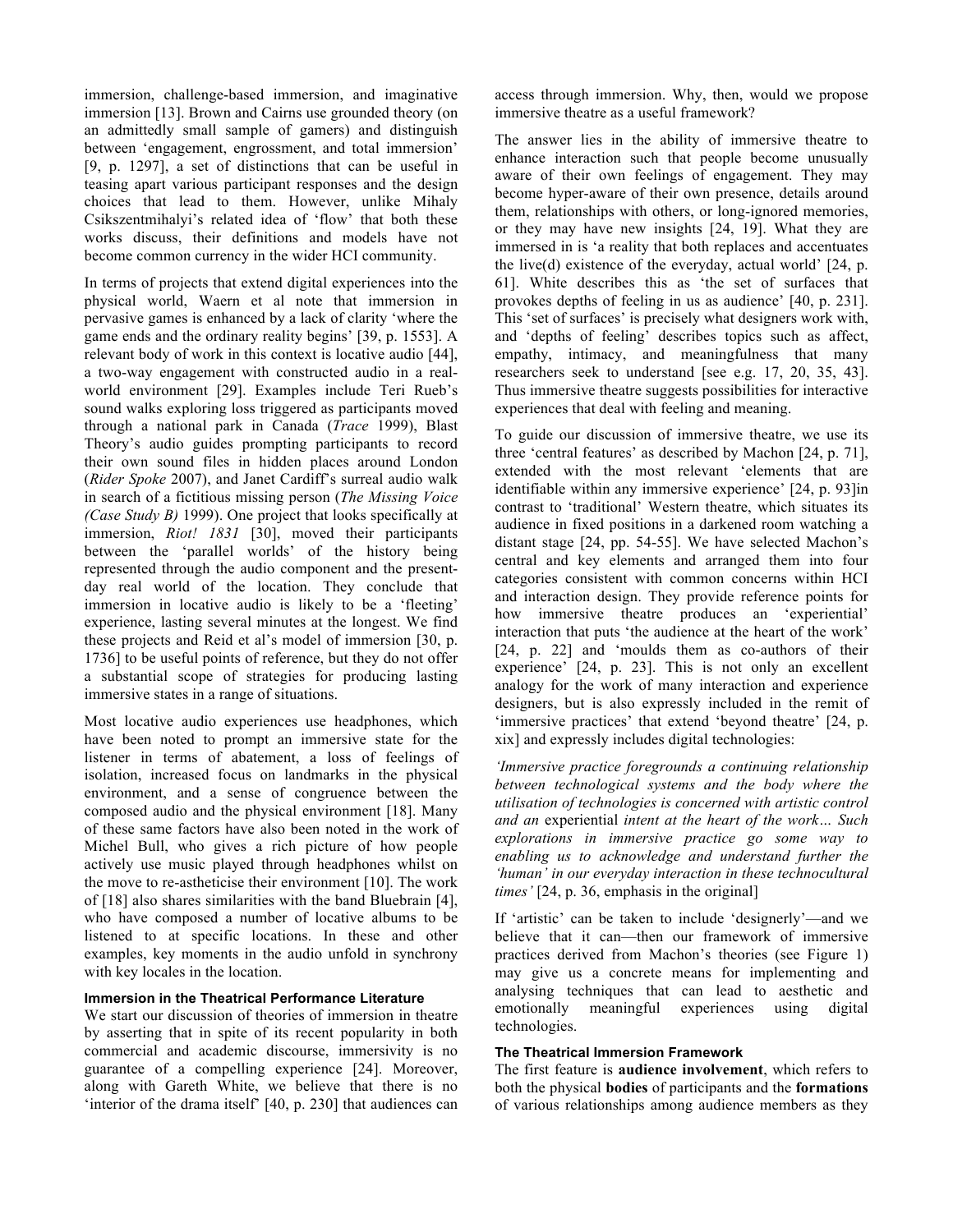| <b>Framework of immersive practice</b> |
|----------------------------------------|
| Audience involvement                   |
| <b>Bodies</b>                          |
| Formation                              |
| Sensual world                          |
| Multiple senses                        |
| Cognitive and corporeal                |
| Sound                                  |
| Duration/time                          |
| Space/place                            |
| Site                                   |
| Scenography                            |
| Context                                |
| Interdisciplinarity                    |
| Contract for participation             |
| Intention and expertise                |

#### **Figure 1. Framework of immersive practice, based on [22].**

respond and interact. Examples include the close proximity audience members in a Punchdrunk performance of *The Drowned Man* (2013) might have to each other, or the intense frisson of finding oneself unexpectedly in a one-onone encounter with a performer.

The second feature is the **sensual world**. Machon coined the punctuated term '(syn)aesthetics', referring to the stimulation of **multiple senses** in combination, and the consequent experience of combined **cognitive and corporeal** awareness. Later efforts to recall immersive performance will result not only in cognitive retrieval but also a 'felt' sense of 'intangible, inarticulable ideas' [24, p. 81]. This echoes Vidyarthi et al's [38, p. 411] understanding of the holistic creative/cognitive work that people undertake when becoming immersed in both 'sensory' and 'imaginative' ways [28]. **Sound** and duration/time are particularly important to the sensual world: using sound as a medium for conveying sensations, and making audiences viscerally aware of the temporal duration of their experience. For example, Silvia Mercuriali's audio performance *Wondermart* (2016) takes two people at a time through an open, functioning supermarket, guiding their movements and thoughts via headphone in a way that allows them to maintain the appearance of regular shoppers. Mercuriali describes the connection between sound and the sensual world this way: 'When…you're pushing your trolley and in your ear it's telling you what you would do if you were to steal it, suddenly you really are a bit apprehensive' [24, p. 191].

The third feature drawn from Machon's theory is **space and place**. She and other theorists (and practitioners) of immersive theatre place enormous emphasis on the use of particular **sites** and on the movement of audiences through space. In fact, the long tradition of site-specific and sitesympathetic theatre is often cited as a significant foundation for current immersive practices, although sitespecificity does not automatically imply immersivity [24, p. 94]. For example, Mercuriali's use of a genuine market during open hours provides an irreplaceable context for interaction. Along these lines, **scenography** contributes to an audience's felt experience of the space they are asked to inhabit: sites can be constructed and enhanced through scenography to just as powerful an effect as Mercuriali's.

The final category of the framework is made up of elements that Machon finds no cohesive title for, but which we construe as composing the **context** of the immersive experience. Context is defined primarily by the **interdisciplinarity** of the experience, the **contract for participation** established between the creators of the experience and their audiences, and the **intention** and **expertise** of those creators. The premise of the genre is that it takes its audiences out of the comfort zone of traditional Western theatre, usually by introducing other disciplines and by paying attention to the ways in which audience members come to understand their roles. An example is Punchdrunk's *The Drowned Man*, with its key elements of dramaturgy, dance, and architecture, and giving audiences strict instructions along with a mask they are required to wear at all times. Their intentions and expertise generally go unquestioned.

The framework that we have created based on Machon's elements of immersive theatre not only structures the properties that constitute immersive theatre, but also covers a wide range of immersive practices that can guide work within interaction and experience design that aims towards the 'immersive'. The categories of audience involvement, the sensual world, space/place, and context can provide much-needed organisation for design strategies that are currently thought of in terms of ill-defined ideas of 'engagement' or 'presence'. The categories of immersion and examples of their use from the performance literature provide clear evidence of how to create sensory and emotional involvement in a designed experience. For example, the first three categories can help specify mechanisms for moving from Brown and Cairns's 'engagement' to 'engrossment' and finally 'total immersion' [9], while the 'context' category addresses conflicts between the game world and the real world described by Waern et al [39].

Along with this framework, we propose our own tentative definition of immersion, based in the theatrical performance literature but attuned to the needs of the HCI and interaction design communities: *Immersion is a range of internally felt states in response to a designed event marked by an engagement on cognitive, emotional, and physical levels that focuses the participant's attention to the exclusion of everyday concerns*.

To elaborate on this definition, we turn now to our case study, *The Rough Mile* (2016). We will map our design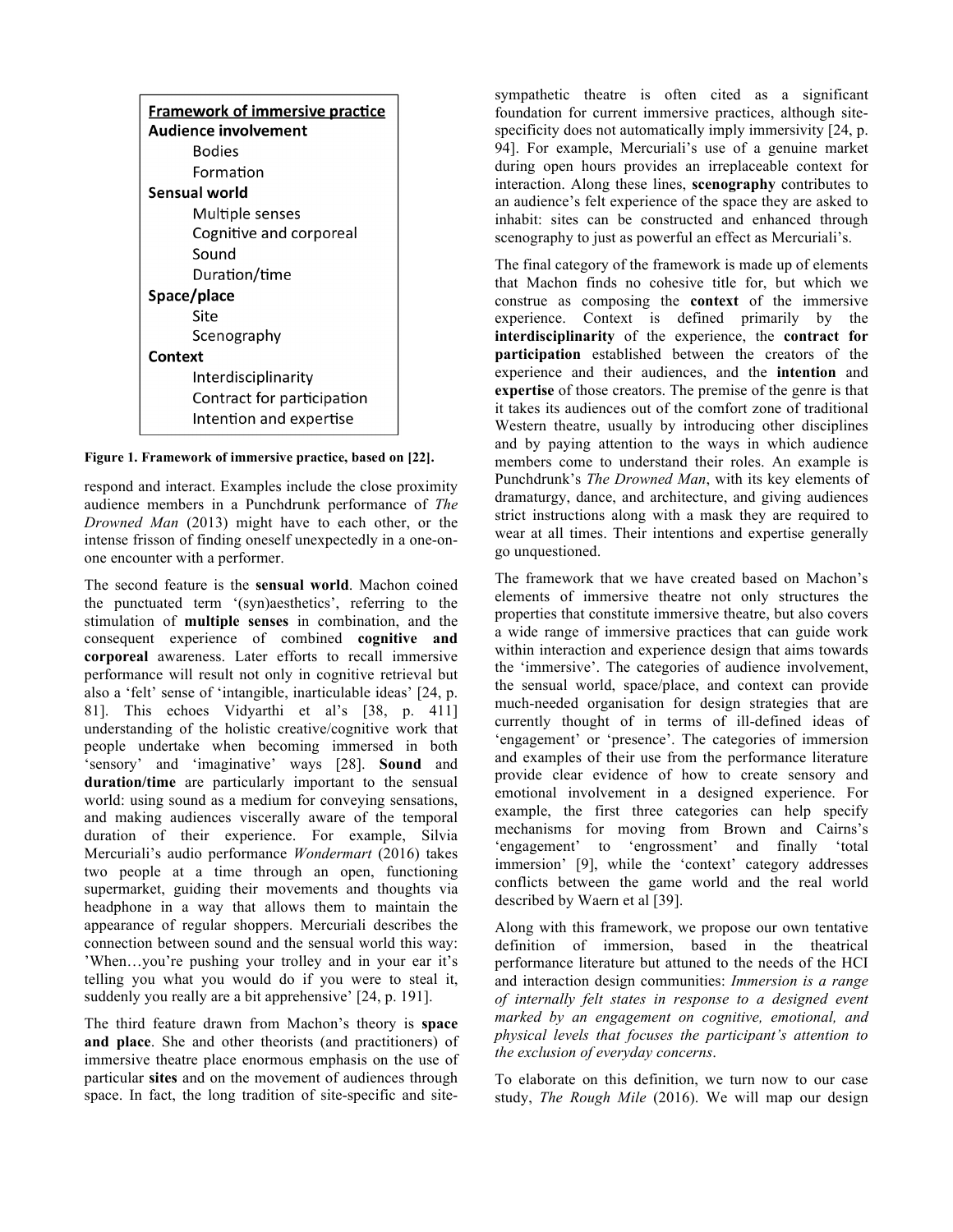choices and findings to the framework of immersive practice to demonstrate how a clear understanding of what constitutes immersive practice can guide the development of a meaningful experience with digital technology.

#### **DESIGN**

Our intention at the outset of the design process was to create an engaging, meaningful experience for people to gift digital music to each other. Our engagement with the literature on gifting in HCI and interaction design is outside the scope of this paper: we briefly note our reliance on previous work including [3, 5, 14, 15, 21, 23, 26, 27, 31, 32, 33, 37]. As the sharing of digital music files is not generally construed as an emotionally meaningful giftgiving process, at least in comparison to the exchange of physical gifts [23, p. 957], we made it our primary objective to heighten the emotional experience of the process of exchanging digital music. To help guide our design of this ephemeral gift-giving experience, we turned to the immersive theatre practices discussed above.

*The Rough Mile* was a two-part experience for pairs of friends, consisting of a pre-defined adaptive audio walk around a city centre. Parts 1 and 2 followed the same route but presented different audio content. In both parts, each pair arrived together. After undergoing formal consent procedures, one of the pair was given a smartphone equipped with custom locative audio technology (a native Android application known as the daoPlayer, see [42]), a set of bone-conducting headphones, and a map. Approximately five minutes later, the second of the pair was sent out in the same way, so that they could experience the walk at their own pace yet still be aware of the other's proximity.

Part 1 functioned as a standalone locative audio walk in the tradition of Cardiff's *The Missing Voice*. The content of our narrative involved the dilemma of how to choose a gift for a friend in distress, interspersed with six questions asking participants to choose songs to give to their friend, as well as directions for navigating the route. At two points along the route, actors taking on roles within the narrative recorded participants' responses to the questions about music to be shared with their friend. At the end of Part 1, participants were interviewed separately about their experience so as not to violate the surprises in their gifts.

Some weeks later when the audio gifts had been compiled, the pairs were invited to undertake Part 2. This time they heard the songs their friend had chosen for them interspersed with the associated questions from Part 1 and snippets of their friend's audio captured by the live performers. Participants were then interviewed together to gain insight into their reciprocal experiences. Two weeks later, they were interviewed individually again to capture their impressions of the experience as a whole.

In the following sections we present our key design choices, primarily for Part 1, as Part 2 was patterned on the same structure and depended so heavily on participants'

personal feelings about the songs chosen for them. The sections are arranged in an order that facilitates a more detailed description of the study; beyond that, they are presented roughly in order of their importance to the overall design. Note that we deliberately attempted to maximise each element of the framework in order to test it to its limits. A two-part event subjecting participants to (near) sensory overload, with gifting as its aim and research as its mode: if participants could immerse themselves emotionally and/or aesthetically in something this complex and multifaceted using techniques of immersive theatre, the framework must be worthy of further study.

#### **Sensual World: Sound**

*The Rough Mile* comprised four distinct layers of audio, of which three were prerecorded: spoken word (the narrative in Part 1 and participant comments in Part 2); a musical score (original music in Part 1 and participant song choices in Part 2); and an environmental soundtrack captured from the various streets along the walk (Part 1 only). To realise this use of sound, the audio was pre-composed, recorded, authored, and presented as a series of fragments triggered via GPS positioning as participants entered locales and passed through transition points, constructing one continuous, flowing audio arrangement that responded to each participant's pace.

The fourth layer of audio was real-time ambient sound [29, p. 271], which participants could hear because they wore bone-conducting headphones. These vibrate on the user's cheekbones and leave their ears completely uncovered. The headphones have the odd properties of making sounds seem to come from inside the user's skull and creating a buzzing or tickling sensation, connecting sound to touch. We blended potential real-world ambient sounds into the prerecorded ambient soundtrack to create unusual or contradictory connections such as hearing bells tolling the wrong hour, or stopping at the sound of a tram horn only to realise that no trams were in sight.

'Sound in space is central to the immersive experience… [it] is often the key to unlocking an audience-participant's imagination. This is also true of audio-described experiences *through space*' [24, p. 128, emphasis in the original]. We drew motivation from this affirmation as well as from [18] and [4], namely the synchronisation of audio events to physical artefacts. We used the developing narrative and the built environment, such as the twists and turns of the streets, as a template for our musical composition, including the placement of and transitions between audio elements. Similarly, the narrative was written in relation to the felt experience of moving along the route. For example, a description of the main character's increasing paranoia was heard when participants moved from an open space into a cramped, crowded alleyway. Narrative, music, prerecorded ambient sound and real-time ambient sound worked together, aiming to prompt flights of imagination and memory.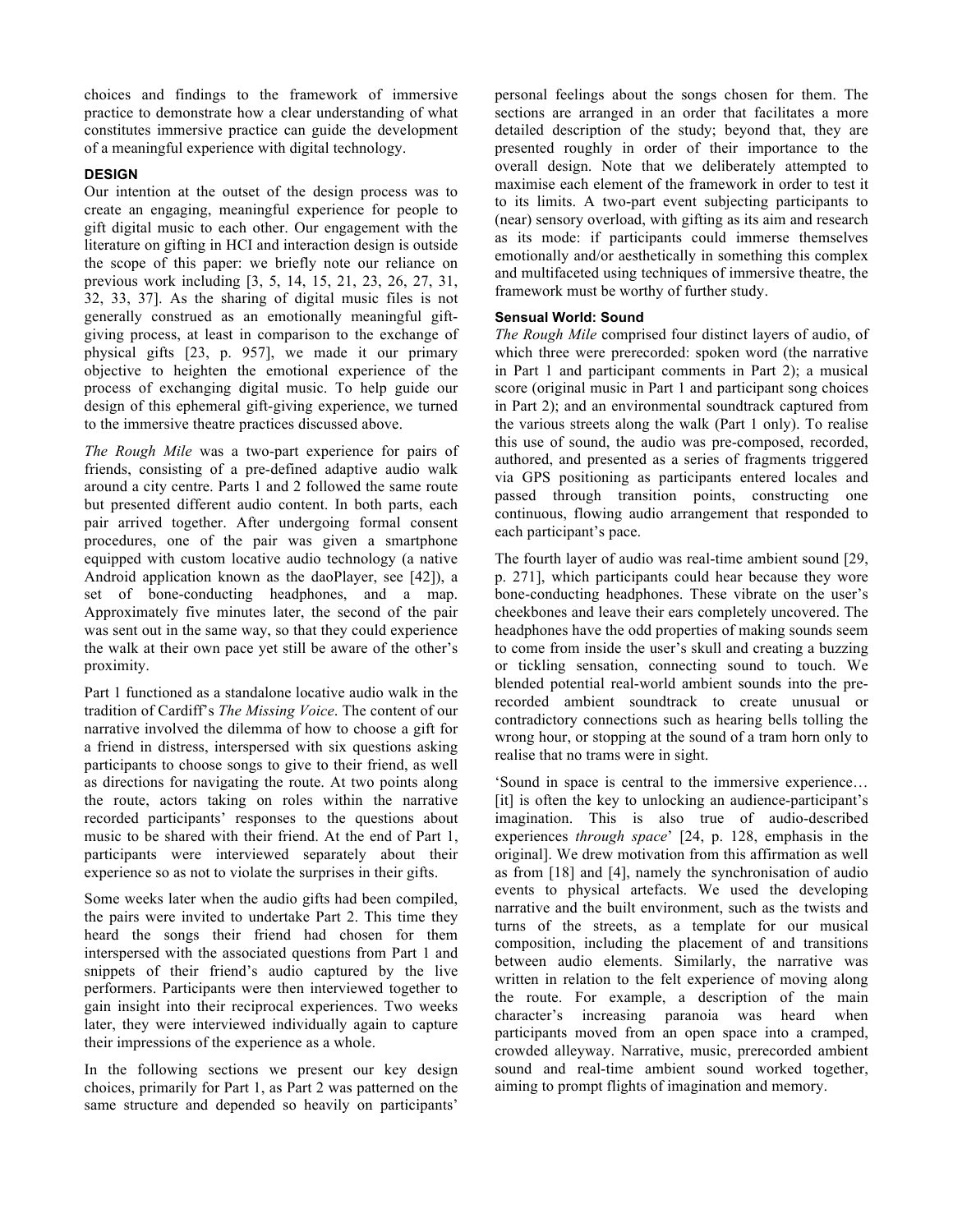#### **Space/Place: Site**

Different audio-driven engagements with the site were intended to conjure different emotional and visceral responses, ranging from compassion to concern, worry, fear, frustration, pleasure, and satisfaction. We aimed to be as subtle or indirect as possible without becoming opaque. This choice was influenced by Punchdrunk's advice to design in terms of 'gently flagging moments' for our participants: 'If we *tell* the audience what to see, we break the spell' [Felix Barrett in 24, p. 161]. For example, we described the main character's tendency to notice details such as the tree in front of the restaurant without suggesting that they themselves should look. Our route contrasted deserted back streets with busy ones, narrow pavements and open spaces. For the most part we drew participants' attention to easily overlooked details such as a tree in a tiny plaza in front of a restaurant, an old entryway that had been permanently glassed in, and a mural on an almost deserted road. Thus while our design process was entirely sitespecific, it was not 'about' this site; rather, it moved participants gently through an engagement with details found in the site.

#### **Audience Involvement: Bodies**

Participants had a busy city centre to navigate, a storyline to follow, and countless sounds, smells, and sights to take in. We deliberately drew their attention to their own physical engagement with the world while giving them a storyline and background music that would influence their emotions towards their friend before asking them which songs they would like to give. In this we followed the advice of Lois Weaver, whose performance *On the Scent* (2003) solicited personal responses from participants. She used questions about homesickness that caused them mentally and emotionally to 'leave the room for a moment... giv[ing] them little pathways that trigger memories or that inspire them' rather than asking them 'immediately' and directly [19, p. 58]. In *The Rough Mile*, the audio layers provided pathways to memory or imagination while maintaining a complex present-moment engagement that gradually set up our questions and into which they could escape at any point. At all times, we sought to gently play on the participants' sense of themselves as physical beings, alternating between imagination or memory and a visceral sense of presence.

#### **Audience Involvement: Formation**

In structure, *The Rough Mile* was essentially a one-on-one experience, a particularly potent form of immersive theatre [24]. We sent participants out one at a time primarily to prevent them from breaking the flow of the experience by talking with each other, seeking each other's attention, or revealing their selections to each other. However, the situation and the narrative continually reminded participants that their friend was always nearby, and that their friend would experience the result of the participant's experience. We took our cue from immersive theatre practitioners Leslie Hill and Helen Paris: 'Interestingly, it is the possibility rather than the actuality of closeness that

defines the close phase of personal space; the frisson of the almost but not quite intimate' [19, p. 11]. We created a relationship between audience members of implied and impending intimacy rather than physical connection. This sense of potentiality and anticipation that would be subtly but corporeally felt throughout the experience.

#### **Sensual World: Duration/Time**

We leveraged locative audio to give participants full control of the duration of their experience, allowing them to take as much time as they liked to choose songs for each other and to listen to those songs (one of which was a 27 minute remix). Also, we intended that their awareness of the passage of time would contribute to the subtle but steady sense of their friend nearby. Finally, we hoped that the sense of duration combined with their embodied presence would make participants less likely to interrupt it to interrogate their own playlists on their own phones, look for or ring their friend, or otherwise break the fluid experience that we had created.

#### **Sensual World: Multiple Senses**

Immersive audio walks such as Cardiff's *The Missing Voice* appeal not only to the sense of hearing but also to vision and proprioception as participants integrate the everyday world they see around them with the imaginary world they picture in their minds based on what they can hear [24]. This 'emphasis on the sensuality of experience' [16, p. 196] was achieved in Cardiff's seminal work using binaural recording and headphones that blocked out much of the sound of the external world. Our use of boneconducting headphones appealed to the intimacy of sound that could be felt on the user's skin but sounded like it was coming from inside their own minds [24, p. 128]. For example, the narrative was directed at the participant in the second person ('you') and imparted secrets that could ruin the life of the (fictitious) main character if the participant shared them. The bone-conducting technology was a significant contribution to the project's appeal to multiple senses.

#### **Sensual Worlds: Cognitive and Corporeal**

We could have approached the selection of songs to give to a friend as a cognitive task and provided access to participants' libraries or playlists to aid recall. However, we felt that this approach would not take adequate advantage of the emotional and serendipitous [22] elements of music selection. We sought a combination of cognitive and felt, emotional responses, or in Machon's terms:

*'Individual imagination is key to this sensory intellect. … In immersive theatres, space, combined with carefully executed activity, opens up a* felt*, live(d) poetic in both an epic and intimate manner so that the individual inhabits that world with intensity. … Immersive theatres imaginatively combine a range of elements and techniques to heighten experience and defamiliarise everyday action, which establish worlds that hover in-between the felt sensation of the 'reality' and the 'unreality' of the experience.'* [24, p. 143, emphasis in the original]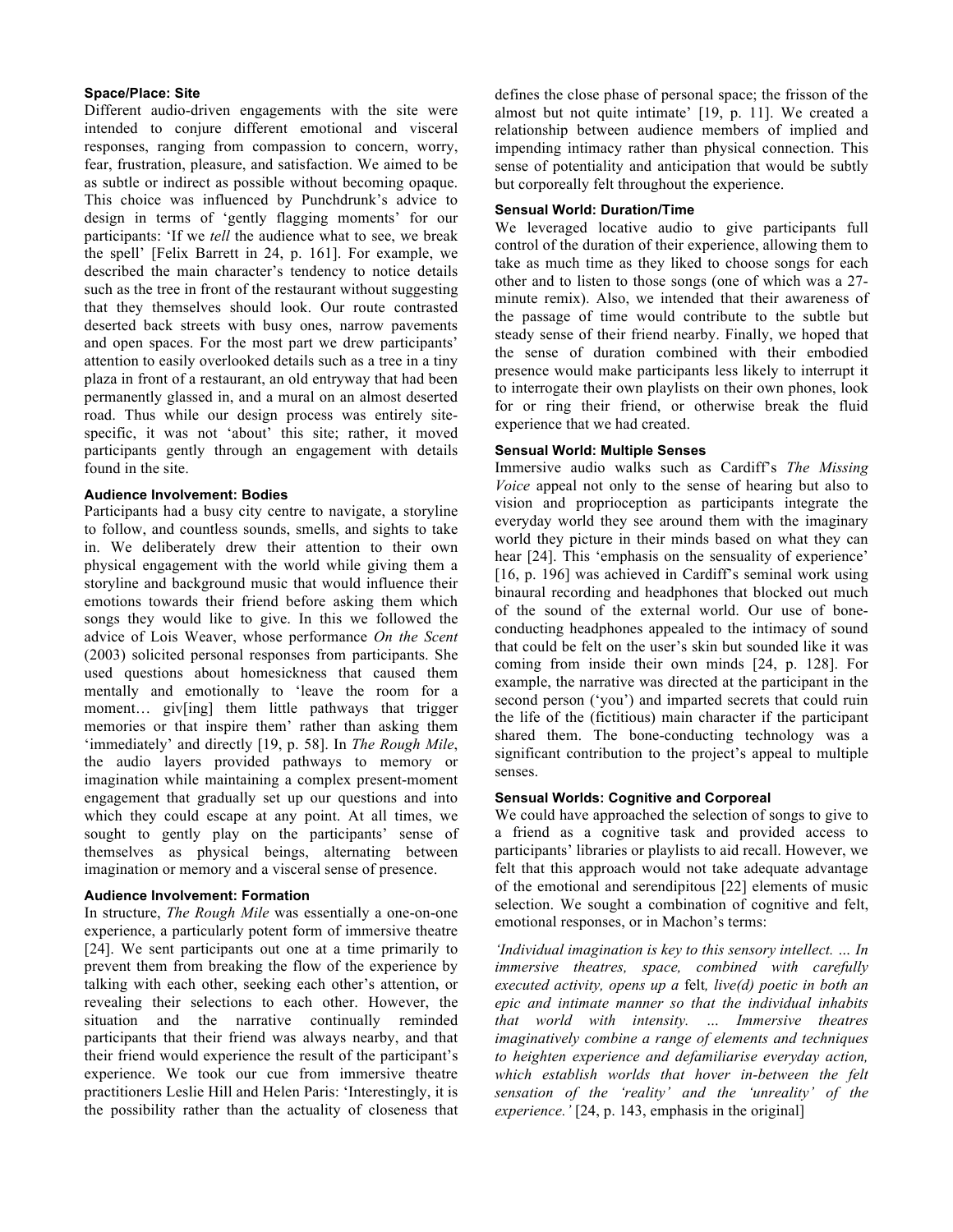To design for this 'sensory intellect' between 'reality' and 'unreality', we used the combination of sound, site and context (described below) to put participants into an emotional state and frame of mind that was relaxed, generated concern for another person's well-being, and brought their friend to mind in specific contexts. For example, after walking uphill on a deserted back street while listening to the difficulties the main character had faced growing up, participants came to a tram stop and were asked to imagine any place in the world they wished the tram could take them to, along with their friend. The mild difficulty of scaling the hill and their concern or pity for the character could put the participant in a mood to escape and find relief. Then, when picturing their friend in this ideal location, they were asked to choose a song their friend would listen to in that place. Would this necessarily lead to the most 'perfect' song choice? Probably not. But it would lead to a song choice motivated from caring and concern, rooted in contentment and relief, and selected spontaneously from the participant's embodied and felt experience.

#### **Context: Contract for Participation**

The idea of a 'contract for participation' in immersive theatre often refers to subtle or even covert ways of manipulating an audience's participation [see also 42]. In the case of HCI research, that contract is detailed in the ethics documentation. However, we felt it necessary to treat the world of the fictional narrative as if it were true (if only for the duration of Part 1) so as not to devalue this element of their experience. For this reason, the lead researcher set up each participant for their experience, during which time she spoke about the story as if it were true. She was also the story's narrator, adding to the blurring of lines between fact and fiction [6] in the contract for participation. Even though participants were fully informed of the nature of the research, no HCI-style ethics contract could prepare them in advance for what might emerge [8, p. 18] such as how deeply they would engage with the task of choosing songs. Additionally, they had to negotiate how to react when, in interviews or recorded responses, their friend disclosed information about them. These elements are all implied in any contract for participation when participation covers potentially personal information.

#### **Context: Interdisciplinarity**

This project drew on working knowledge of HCI and interaction design, theatrical performance, locative audio, ethnography, and software development. This interdisciplinarity was particularly evident before and after Parts 1 and 2, where we prepared participants for their experience and then interviewed them. We 'staged' these encounters just as immersive theatre company Shunt uses a bar as a neutral area where participants can step away from the demands of the theatrical experience. Over time, Shunt have found the bar to be a key mechanism for creating a positive overall experience for as many people as possible [24]. We conducted our interviews in the upstairs café at our project partner's record store, where participants had as

much 'ownership' of the location as we did and could interrupt the research process for a drink or a rest.

#### **Space/Place: Scenography**

Strictly speaking, there was very little scenography in this project, though we made bright yellow armbands to hold the smartphones running the locative audio player. Their placement was a technical choice, as the GPS was best detected when the device was held upright and at a consistent height, and the experience would stop entirely if the app were accidentally pushed to the background. The colour, though, was a scenographic choice (as costume is a scenographic element according to Machon [24, p. 94]). They helped our live performers to find and identify the right people to approach in the busy city centre, and they were intended to be an obvious marker to participants that the individuals who would suddenly and unexpectedly approach them partway through their audio walk were 'in' on the experience and not to be feared or dismissed (cf. *Uncle Roy All Around You* in [7]).

#### **Context: Intention and Expertise**

Clearly, we did not intend our design to constitute a work of immersive *theatre* per se. However, we aimed to follow the framework of immersive *practices* as fully as possible to create an overall experience that would approach the emotional, aesthetic, and meaning-laden impact that can be created by immersive theatre. This was particularly the case in Part 1, which we hoped would stand on its own as an aesthetic experience rather than being viewed simply as a means to a gift-giving end [cf. 12, p. 16]. The lead author has academic expertise and practical experience in performance-making, the second author composed the music and ambient soundtrack, and two other authors are accomplished musicians. We feel that our level of expertise is in line with the intention of our project.

#### **METHOD**

We advertised *The Rough Mile* as a two-part audio walk for pairs of friends. Potential participants signed up for a time slot in one of two days in April 2016 when we had use of our project partner's space. We had 26 participants (13 pairs of friends), all of whom stayed in the study throughout both parts and all three interviews. As it took at least two weeks to create the audio gifts, the second part of *The Rough Mile* was scheduled at the participants' convenience between May and July 2016. Ages ranged from 18 to 57, and relationships ranged from committed romantic partnerships through platonic friendships to work colleagues. As described above, we conducted individual interviews after Part 1, joint interviews after Part 2, and individual phone interviews two weeks after Part 2. We also distributed brief questionnaires after Parts 1 and 2. All interviews were audio recorded, transcribed, and subjected to thematic analysis that looked for clues as to how our participants responded to the immersive practices implemented in the design. Our key findings follow.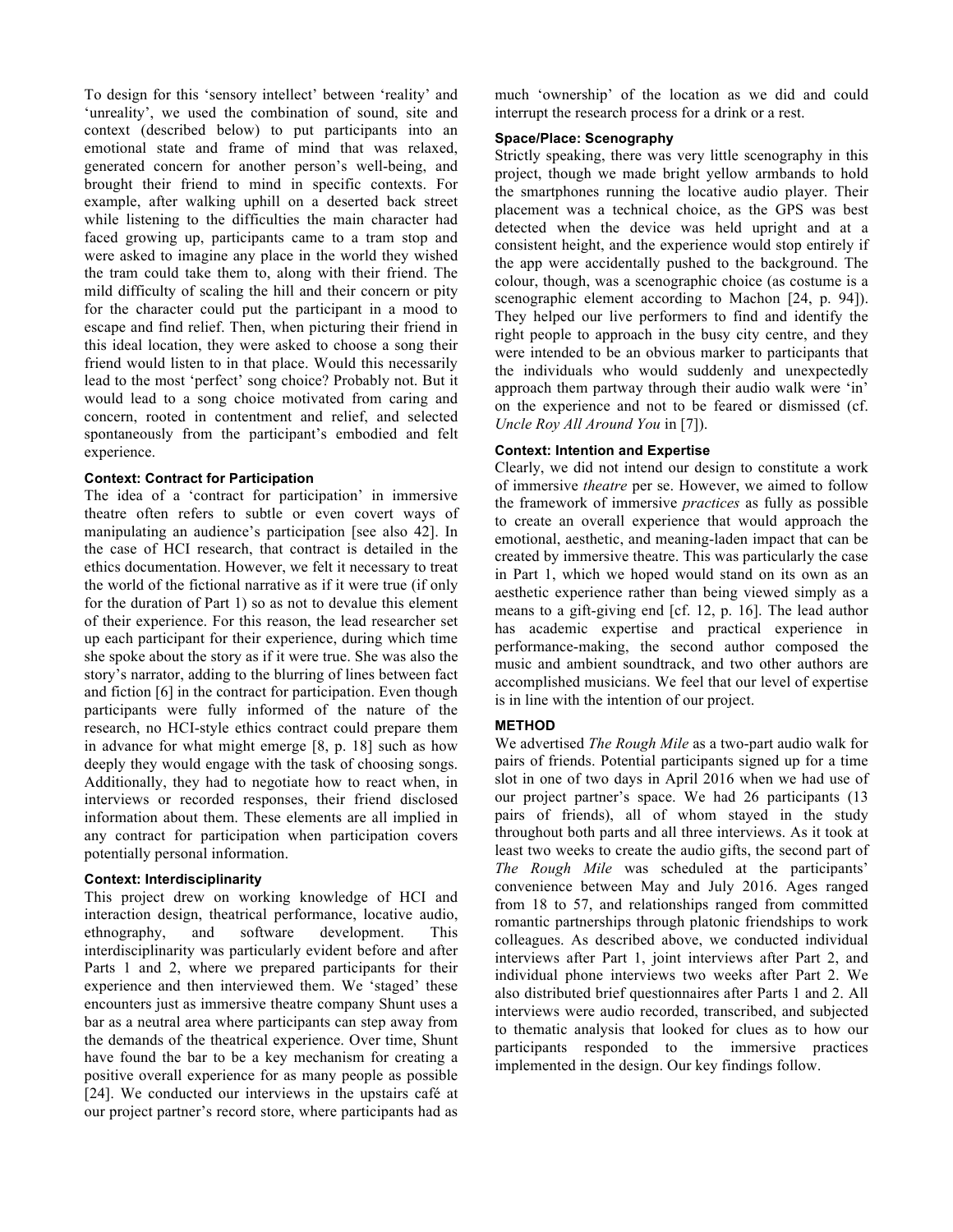#### **FINDINGS**

#### **Audience Involvement: Bodies**

After Part 2, we asked participants to imagine three scenarios in which Part 1 was a purely online experience, and no physical involvement in the process of selecting songs for their friends was required. In one scenario, the website displayed a map of the route but offered no narrative, one played the audio of the narrative but offered no route or location information, and one had neither narrative nor route. Although several participants pointed out how convenient it would be, not a single one preferred these scenarios over a physical and narrative engagement with Part 1. Representative quotes include this conversation between a pair of romantic partners:

*There's this old story where this guy gives a jar of sand to his teacher, I think it is, the thing is you went so far to get this, why, it's just a jar of sand? And the answer is, the journey is part of the gift. So the walk itself is when he did, that is, anyone can sit at a computer and think, Amazon, you can buy a gift by clicking the basket, but actually going to get it is part of that process* (12B).

*I feel the same. The experience of choosing it made me think more in a personal way about that person and what I want to give to them* (12A).

Many participants commented specifically on how their bodily response contributed to their engagement with the audio walk and the larger gift-giving process: 'If you're walking around, yeah, like you say to your mate, aw, listen to this, because it takes you out of everywhere, that's what I've found. It took me out of town…. I forgot I was in town and it immersed me right in' (1A). While the convenience of online-only interfaces is appealing, it is worthwhile exploring the possible benefits of a bodily engagement with technological interventions.

One finding that flew in the face of our design intentions and expectations was the role of the live performers. The most common response was negative, with 14 participants objecting to the rupture in their immersion. Only three were unequivocally positive about them. One lesson to be drawn from this finding is, paradoxically, not to privilege live interaction amongst practices based on immersive theatre. Just as Cardiff's *The Missing Voice* and Mercuriali's *Wondermart* are understood as immersive theatre without a physically co-present performer, most participants felt that *The Rough Mile* involved them sufficiently deeply through our technologically mediated immersive practices.

#### **Audience Involvement: Formation**

*The Rough Mile* participants were physically alone (in a dense urban space) yet remained very aware of their friend's presence nearby. For example, '[my partner] has really tapped into my musical psyche… it was like I was doing the walk with [her]' (7A). Some participants (1A, 2B, 6A, 10A, 11A, 11B, 12A) were acutely aware that their gifts would be evaluated by their friend and expressed anxiety about the quality of their choices; all but one were reassured that the gift was satisfactory. Participant 1A expressed her concerns directly: 'I was untrusting, I was like what if I don't know him the way I'm meant to know him, and all his songs are crappy, that can be terrible, I was worried!' But her partner 'wouldn't change anything' (1B), and they both visibly relaxed and smiled.

#### **Sensual World: Multiple Senses**

The bone-conducting headphones inspired strong feelings among our participants: all liked them immediately or soon grew to accept them, and one bought a pair afterwards. Interestingly, two found them to aid immersion despite the fact that they let in outside sounds: 'I'm so immersed' (8B), and 'they cancelled out other distractions and they let me follow the narrative' (4B). Ten spoke in terms such as the 'genuine' (3A) or 'personal' (13A) experience created by the headphones, 'as though someone was sort of talking to me' (5A); only one felt they caused a 'disjointed' experience (12A), though she liked them overall.

Bearing in mind the multiple types of audio, visual and proprioceptive stimuli that made up *The Rough Mile*, not to mention the feelings associated with the various relationships they were shaping, most of our participants gave evidence of some level of sensory overload. For example, although the spoken directions for navigating the route were complete, correct, and quite detailed, most participants relied on the printed map, and six (1B, 2A, 5A, 6B, 7B, 10A) went the wrong way and had to retrace their steps. However, only four (3A, 3B, 10B, 11A) complained that the heavy load on multiple senses was a problem. In contrast, indirect comments from most participants indicate they would likely agree with participant 3A that the combination of location and audio elements led to 'thinking differently', or with 6A that 'it made me look at things in a different way… and take different inspiration', or with 11B that he was 'encouraged to think a bit more laterally'. When asked to describe the experience of Part 1, 13 volunteered their thoughts on the narrative, 11 on the physical movement through space, 11 on how their own internal mental or emotional processes were altered, seven on the act of noticing they engaged in, two primarily on how it made them focus on their friend, and only four on the 'task' of coming up with songs for their friend. (Participants could discuss multiple themes.) Clearly, the project's appeal (or assault) on the senses of sound, touch, proprioception, and sight—including mental imagery and the sensation of novel impressions being made—made more of an impression than the cognitive task at its core.

#### **Sensual World: Cognitive and Corporeal**

Recall that the 'sensory intellect' discussed by Machon extends beyond the processing of information, aiming 'to heighten experience and defamiliarise everyday action' such that the immersant lives between 'reality' and 'unreality' [24, p. 143]. Thus an immersive experience in theatrical terms would be expected to include not only connections to 'reality', such as the successful selection of songs to give to one's friend or the sensible parsing of the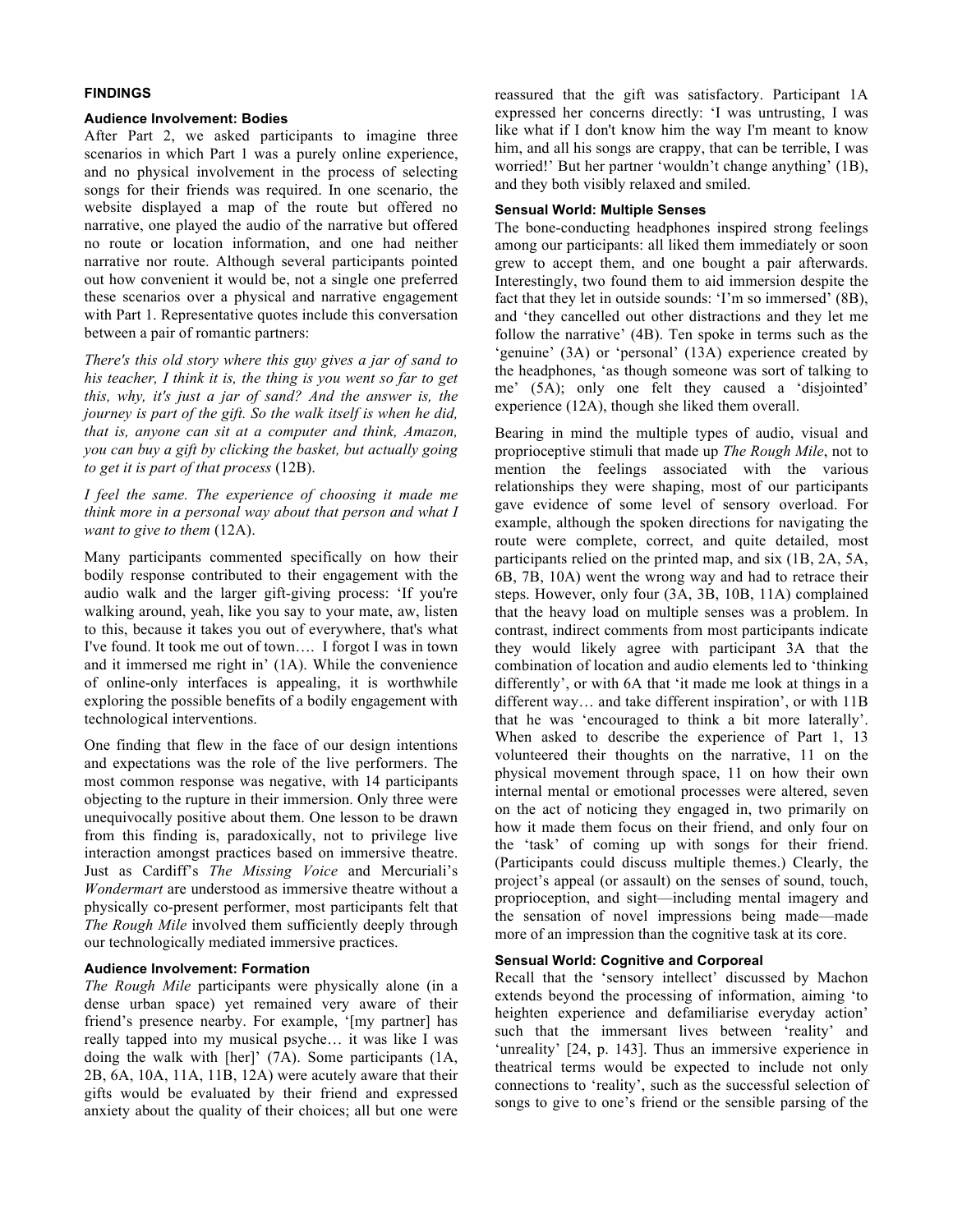narrative, but also deeply felt connections to an 'unreality'. We discovered many references to such experiences, none of which were directly solicited. Participants spoke in terms of 'noticing' things they had never noticed, 'slowing down' their movement through the city, and feeling a 'permission to behave differently'. As in the *Wondermart* performance, some of our participants became aware of other people perceiving them, or aware of themselves doing things they wouldn't ordinarily do (and weren't aware at first of doing), or a 'dreamy-ish' (3A), 'drifty' (7A) perception of 'unreality' (4B), like being 'in a film' (9A), or like 'I was not only in that film but almost like a viewer of that film simultaneously' (8A, also 8B). Participants who had experiences like these talked about them animatedly and without provocation, indicating their importance in the overall experience. Simply asking them to move through the space would be unlikely to have generated these feelings, as many of the participants walk this neighbourhood daily without giving it a second glance; and simply asking them to think of songs would likely generate 'just a playlist' (13A) rather than this sense of unreality.

#### **Sensual World: Sound**

Our participants' responses to the varied uses of sound in both parts of *The Rough Mile* could justify a paper on their own. Some were utterly absorbed in the narrative (especially 4B and 13A), others in the music, and others in the juxtaposition of prerecorded and environmental ambient sounds of Part 1. All of them were caught up in the songs chosen for them in Part 2 and particularly in the snippets of their friend's voice that we incorporated into it, though for many different reasons: some delighted in choosing the same songs as each other (1A and 1B, 7A and 7B), while another enjoyed remembering the songs she had chosen for her friend while listening to her own gift in Part 2 (9B), and others were excited by the anticipation of what they would hear next (10A, 11A). Most evocatively, some participants (1A, 1B, 3B, 5A, 6A, 6B, 7A, 7B, 9A, 12A, 13A) found themselves smiling or even dancing in the middle of the city, some *without noticing*, or indeed without caring. 'Lots of dancing… just spontaneous, couldn't help, couldn't keep my limbs steady!' (7A). Sound, delivered in the rich context provided by this immersive experience, directly shaped participants' physical and emotional responses.

#### **Sensual World: Duration/Time**

The fact that they arrived in pairs mitigated this freedom in our favour: no one spent more than a few minutes thinking of songs, and the participant with the 27-minute remix did not listen to it in full. From offhand comments made by several participants, we believe that this was primarily due to their awareness of the passage of time, which derived from the regular punctuation of both parts by questions leading them to think about songs for (or from) their friend in new ways. Happily, though, these punctuation marks do not seem to have disturbed their immersion. While Brown and Cairns find immersion in games to be fleeting [9] and Reid et al find immersion in location-based experiences to last up to several minutes at the most [30, p. 1735], 22 of

our participants felt immersed or absorbed through most or all of Part 1 (common exceptions being the interruption of the live performers or heavy traffic), and 20 through most or all of Part 2. For at least some, making time for reflecting on another person can contribute to this sense of immersion: the entirety of Part 1 'made me think about, you know, the person I was doing it with in ways that I probably hadn't actually thought about before' (5B).

#### **Space/Place: Site**

Our participants experienced a relationship to space and place that extended far beyond what was required for navigation and cognitive processing. For example, many noticed the thematic connections we had made between location and sound or story, even the most quotidian details, and brought up their observations even when not directly asked about it. Many also reported a tendency in Part 2 to stop and linger in the same places where they had been asked to do so in Part 1, even though Part 2 contained no such suggestions. Some either paid attention to the same details in Part 2 as in Part 1 or remembered parts of the narrative associated with particular places. This bleeding over of one experience to the next seemed to enhance the experience, as participants who reported these actions seemed uniformly positive about them.

#### **Space/Place: Scenography**

Our scenography needed to encompass whatever might occur along the route. Over the many different days of use, we had to contend with a number of unforeseen changes, such as a pop-up market that blocked the main square through which participants were intended to walk, tram horns and buskers that drowned out important audio, and a sudden rainstorm. Some of these were interpreted as breaks in immersion, as when participants were forced into spaces where the audio dropped out or lost their way due to missing an audio cue and had to use the map to find their way back. On the other hand, the rainstorm was a major topic of conversation in the interviews but did not ruin the experience, perhaps because it made participants more aware of their own physical interaction with the experience and more aware of their friend in the same predicament. The bright yellow armbands caused temporary selfconsciousness in some participants. Surprisingly, though, some were so deeply engrossed in the audio walk that they did not even notice the performers' matching armbands and consequently tried to avoid contact.

#### **Context: Interdisciplinarity**

We found that participants related more to some of the disciplines at work in this project than to others. For example, participant 5A was so involved in the narrative that he sometimes chose songs for the character in the narrative rather than his partner, much to her chagrin. Another's first response to Part 1 was that his 'main thought going around was I really enjoyed the ambient music track' (12B). After experiencing both parts, many focused on the gift-giving element and how it affected their relationship: 'it was a way of communicating through the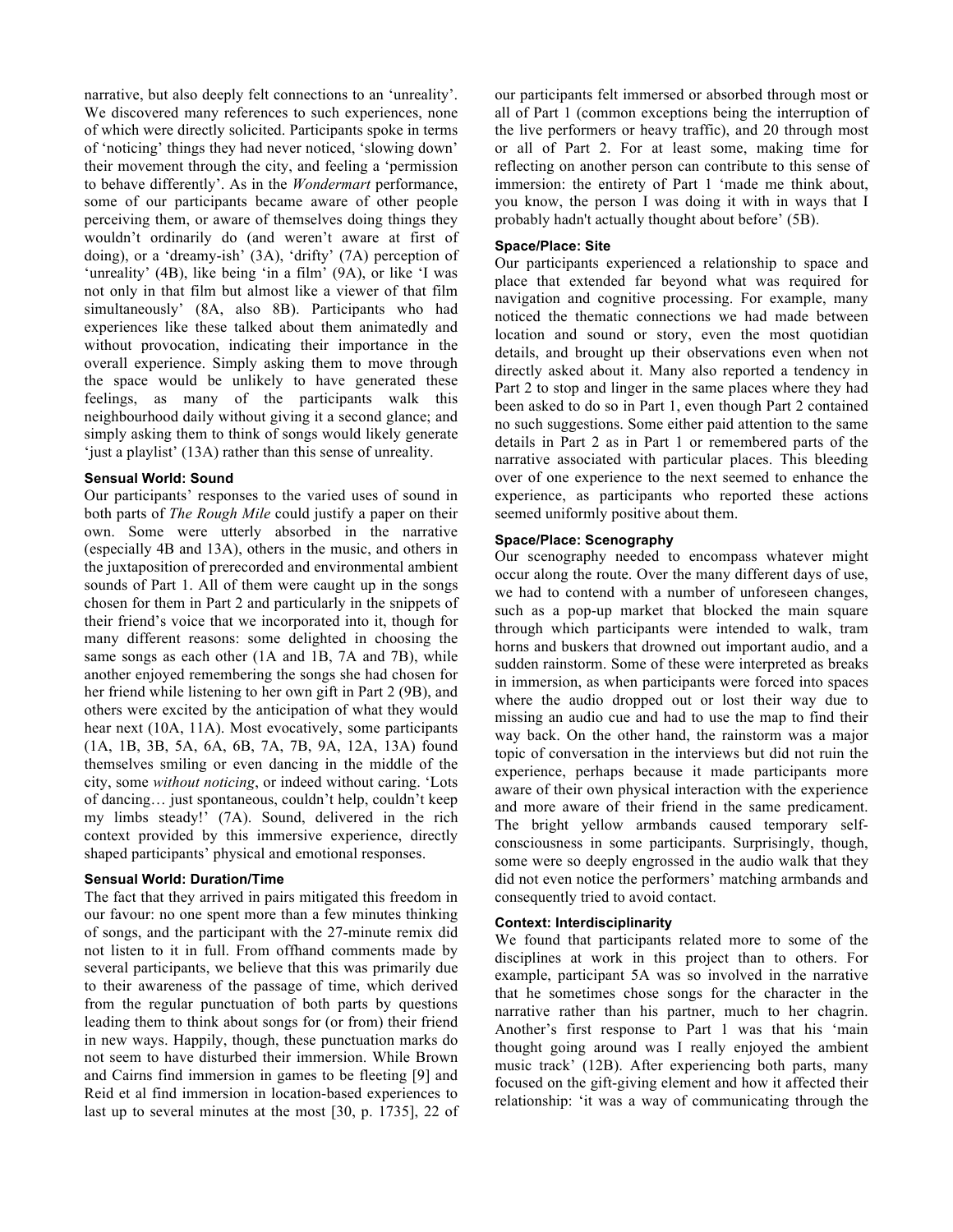selection of music, and it was great to be able to give a gift to a friend which is something worth giving to him' (2A). A handful spoke in research-oriented terms of 'a project that was about digital gift-giving… we were given this device…' (11A). It is possible that our 'authentic' roles as researchers lent a sense of earnestness to a project that in a purely arts-based context might have been treated more critically. In any case, though, we found that participants were able to engage in a range of ways encompassing and extending beyond the aesthetics of the obviously 'artistic' elements such as the narrative or the composed music.

#### **Context: Contract for Participation**

Participants self-selected by responding to advertisements. No one completely averse to a participatory experience would have pursued the opportunity—although a keen participant might have 'dragged along' a less keen friend preventing the awkward situation where a person is well into the experience before being surprised with an 'invitation' to participate [41]. While we lose the opportunity to play with the subtleties of such an invitation, our participants benefitted from relative clarity around what was expected of them. Also, through the mixing of fact and fiction, some participants established a complex relationship with the researchers. When the lead researcher (who voiced the narrative) conducted an interview, the participant often spoke in terms of 'your friend', as though the narrative were real and the character were actually the researcher's friend. In relation to the need to negotiate responses to revealed information: these disclosures were almost always happy occasions, but one (13A) was 'a bit insulted' when called 'materialistic' by his girlfriend (13B), and one (11B) felt his girlfriend (11A) had put so little personal effort into her gift to him that he went away, reflected on their relationship in light of this insight, and promptly broke up with her. He assured us that the experience neither caused nor contributed to their breakup, but it certainly did provide the opportunity for him to contrast his commitment to the 'contract for participation' with his girlfriend's, and find hers wanting.

#### **Context: Intention and Expertise**

Because our intention was to create a rich, multisensory experience that would facilitate a two-part gift-giving process, we did not have a single effect in mind for our participants to experience. Happily, 22 of our 26 participants felt that they had come up with satisfying gifts for each other. In the context of immersive practice, though, we find the range of participant responses far more interesting than whether we achieved our main aim. When asked about their most powerful memory from the entire experience, some participants spoke in terms of the tiniest details, such as looking at graffiti while listening to Metallica (1A), a four-word snippet from her friend's audio (2B), or smiling as Nina Simone began to play outside the restaurant (5A). Others describe generalised feelings emerging from an unusual or aesthetic experience, such as wondering whether or not he was actually *in* the narrative he was listening to (8B), gaining a new insight into trusting her friend (12A), or feeling bonded with her friend (9A). One remembered her struggle thinking of a good song, followed weeks later by her partner's approval  $(5B)$ ; another's 'peak moment' was realising she and her partner had chosen two of the same songs (7B); and a third treasured the unusual feeling of sheltering from a sudden rainstorm while listening to a melancholy song (8A). What these and many other responses have in common is that *not one of them was directly intended*. Immersive theatre practices appeal to different people in a multiplicity of different ways, and our findings show how rich and varied the responses can be.

#### **DISCUSSION**

In light of the findings, we now discuss the key themes that we feel may transfer to other HCI and interaction design research in light of our framework and definition.

**Embrace the interconnectedness of the categories within this framework**: The framework was distilled from Machon's monograph, which is a much more fluid and overlapping text than our neat framework would imply. It is also founded on the multi-sensory perceptions and multimodal reactions that participants have to immersive theatre. Many of our findings could fit sensibly under a variety of category headings, and many are best understood in relation to each other. In particular, we believe that our findings confirm Machon's assertions about the combination of the cognitive and the corporeal, supported by Waern et al's comments about pervasive games benefitting from a blurring of lines between the pervasive game and the real world [39, p. 1553]. The rest of our findings are similarly fluid, with experiences of Part 1 clearly shaping perceptions of Part 2 and vice versa. While categories are good for explaining, the most important implication for designers is to aim for the combinations, even the convolutions, that might come from a complex and complementary set of design choices. Among other benefits, it allows for participants with different attitudes and expectations to come away with something valuable based on their unique reactions to such a complex situation.

**Exploit the power of forming audiences based on relationships**: Our next point is the power of 'audience formation', or the relationships among participants. In the most common performance paradigm, audience members cannot be assumed to be acquainted with each other. Experience design is not bound by this paradigm, though, and is particularly well equipped to address specified user groups, even pairs of friends. In fact, by designing for pairs of friends to think about each other, we discovered that reflection on a relationship with a friend is a state into which participants can become immersed, an understanding of 'immersion' that we did not even suspect at the outset of this project. HCI researchers might contribute significantly to the theatrical performance literature (and of course their own) by rigorously exploring new audience formations made possible by interactions with technology.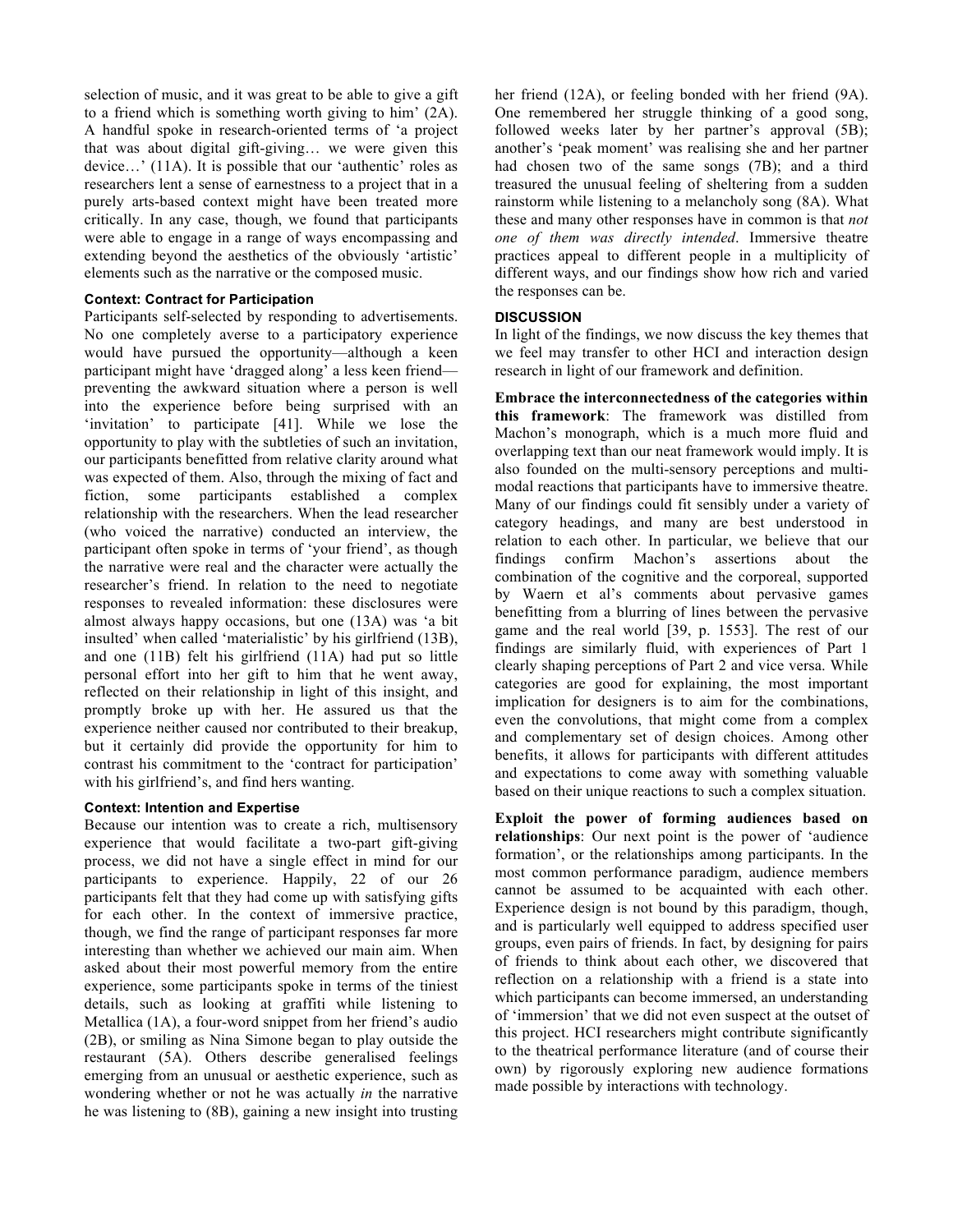**Consider the ethical implications of forming audiences**: Another way in which HCI might easily expand this performance-based framework is in the contract for participation. Previous HCI research has explored the ways in which media sharing practices relate to autobiographical performance, particularly in respect to how information about other people is inherent in people's

'autobiographical' stories [35]. There is clearly a need for discretion and ethical consideration when dealing with information about people who have not had the opportunity to give their consent. This was also the case, perhaps even more so, when our participants revealed information about each other in *The Rough Mile*. What are the limits of informed consent, and what are the consequences for research into personally meaningful digital media? This framework can help researchers to integrate these concerns into the fabric of their designs.

**Explore solitary social interactions beyond social media**: *The Rough Mile* introduced a nuance in the concept of the 'participant' and social experience. Pairs of participants may have undergone the physical experience separately, but their attention was directed towards each other, and they felt the constant possibility that they might encounter their friend at any moment. The result of Part 1 was a gift specifically for that friend, and the result of Part 2 was twofold, the experience of the gift they received as well as feedback on the gift they had given. These multiple pressures on the participant's attention mean that not only did they spend at least part of the experience focused on their friend, but their participation can only be understood in full in relation to that friend. The 'success' of one person's experience was dependent in part on how each person in the pair evaluated their gift—and as we saw, many were anxious that their gift would be deemed adequate. Each participant's friend was enormously important to the experience, including to some degree its immersivity, yet this internally experienced relationship with another interactant is (to the best of our knowledge) not currently theorised. One implication is that a participant might experience *The Rough Mile* multiple times with different friends and have a different experience each time, adding value to repeat 'performances' on the basis of audience relationships.

**Use audio as a starting point for multisensory immersion**: Finally, this framework directs attention to the creators as well as the participants in an immersive project. It is difficult to discuss intention and expertise in general terms, especially in relation to the work of other researchers. However, we believe we can make some useful assertions about ours in relation to the *Riot! 1831* project reported in [30]. Our primary intention was to create a personally meaningful process of gifting digital music, but our means of doing so was to design a two-part experience, the first part of which should ideally stand on its own as an aesthetically valuable event in its own right. In this sense, we had an 'artistic' intention alongside the more quotidian

one of gifting, but even there, our aspiration was to create an emotionally valuable and memorable gift exchange experience. We do not know Reid et al's artistic expertise, but we feel we can deduce something of their intentions. The two elements that correlated with immersion for them were 'enjoyment' and 'history coming alive' [30, p. 1734]. Their aim seemed to be a community engagement with the historical events of 1831, creating a 'parallel world' that participants could get immersed in through audio plays presented at relevant locations. To get fully immersed in the audio, many participants felt the need to 'shut [their] eyes' [30, p. 1735] to switch between the two worlds. Thus 'the prominence of the real world environment means that the immersed states are short with continual dipping between the parallel worlds of the digital and physical' [30, p. 1736]. We argue that where Reid et al aimed for immersion whose intent was to bring alive a parallel world through audio, our intent was to bring alive a multi-faceted engagement with a multiplicity of worlds: location, memory, imagination, and most of all, the participant's relationship with their friend. With these multiple points of engagement, we created a robust sense of immersion across multiple senses that brought relationships to life.

#### **CONCLUSION**

We believe that references to 'immersion' in the HCI literature would benefit from a shared definition and framework for understanding what is or can be implied by the term. Based upon our experience of creating and reflecting upon an immersive locative audio piece using a framework of immersive practices based on Machon's study of immersive theatre [24], we feel ready to propose that framework (see Figure 1) and the resulting definition for use in the HCI community. We hope that other HCI and interaction design researchers will take up the opportunity to hone and develop them further using a range of different interactive technologies, as the resulting knowledge might helpfully bridge some of the many gaps between artistic/aesthetic practice and the concerns of the HCI community. The framework might also be applied retrospectively to existing work, to tease out a finer level of granularity of the user's experience. However, we want to acknowledge immersive theatre's ties to the experience economy rooted in neoliberal politics and economic policies that many find to be suspect [e.g. 2]. We hope that at least some of the uses of this framework might interrogate the limitations and possible negative implications of the current drive towards immersion in the theatre literature.

#### **ACKNOWLEDGMENTS**

We thank all of our anonymous participants as well as colleagues who gave us valuable feedback*.* This work was supported through the Fusing Semantic and Audio Technologies for Intelligent Music Production and Consumption project, EPSRC programme grant EP/L019981/1.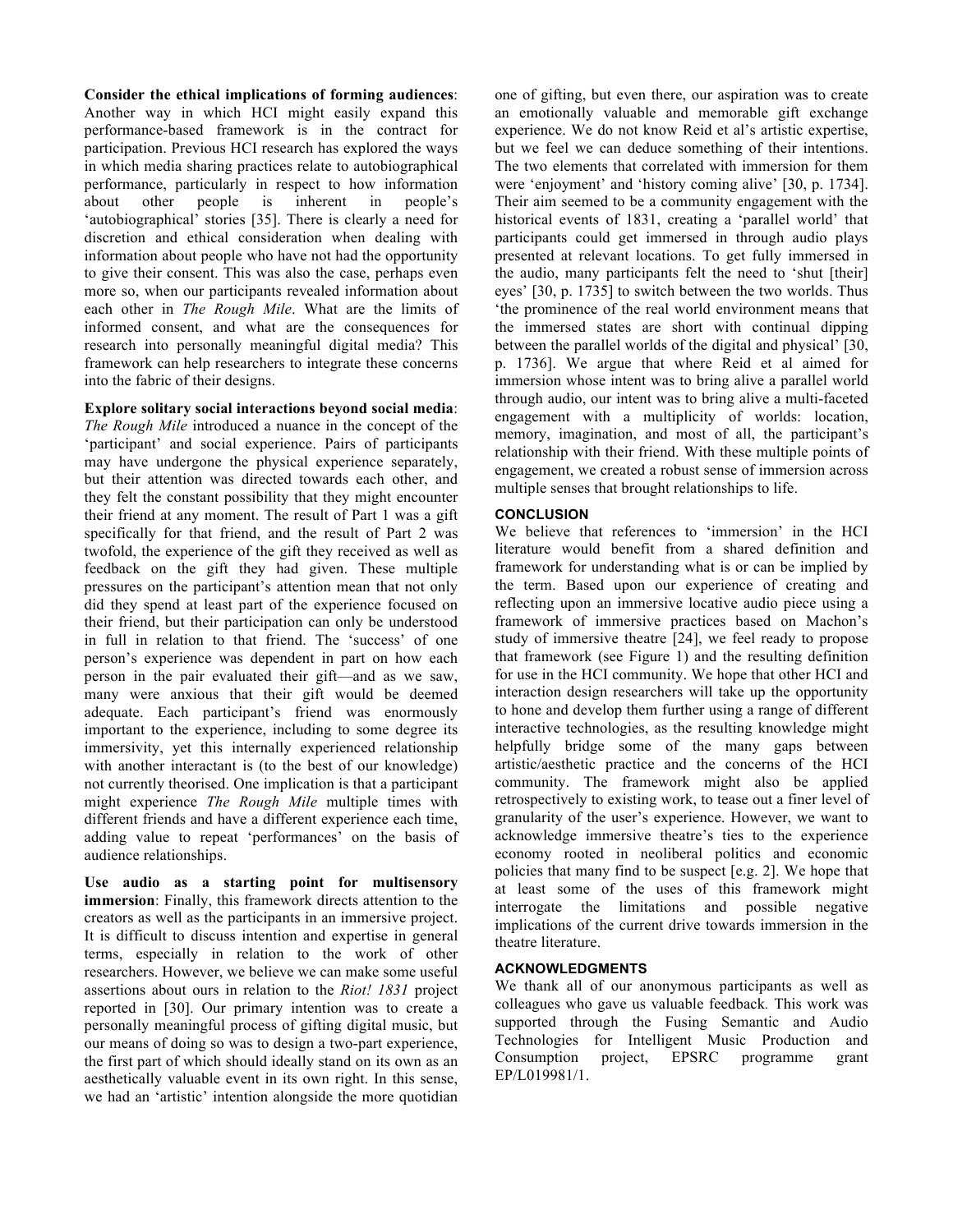#### **REFERENCES**

- 1. Adams, E. 2014. *Fundamentals of game design.* 3rd ed. Pearson Education.
- 2. Alston, A. 2016. *Beyond Immersive Theatre.* Palgrave Macmillan, London.
- 3. Banks, S.K. 1979. Gift-giving: A review and an interactive paradigm. *NA-Advances in Consumer Research 6*, 319-324.
- 4. Behrendt, F. 2012. The sound of locative media. *Convergence: The International Journal of Research Into New Media Technologies 18,* 3: 283-295.
- 5. Belk, R.W. and Coon, G.S. 1993. Gift giving as agapic love: An alternative to the exchange paradigm based on dating experiences. *Journal of Consumer Research 20,* 3: 393-417.
- 6. Benford, S., Crabtree, A., Reeves, S., Sheridan, J., Dix, A., Flintham, M. and Drozd, A. 2006. The frame of the game: Blurring the boundary between fiction and reality in mobile experiences. In *Proceedings of the SIGCHI conference on human factors in computing systems* (CHI '06), 427-436.
- 7. Benford, S., Flintham, M., Drozd, A., Anastasi, R., Rowland, D., Tandavanitj, N., Adams, M., Row-Farr, J., Oldroyd, A. and Sutton, J. 2004. Uncle Roy All Around You: Implicating the City in a Location-Based Performance . In *Proceedings of advances in computer entertainment 2004,* ACM Press, np.
- 8. Benford, S., Greenhalgh, C., Crabtree, A., Flintham, M., Walker, B., Marshall, J., Koleva, B., Rennick Egglestone, S., Giannachi, G. and Adams, M. 2013. Performance-led research in the wild. *ACM Transactions on Computer-Human Interaction (TOCHI) 20,* 3: 14.
- 9. Brown, E. and Cairns, P. 2004. A grounded investigation of game immersion. In *CHI'04 extended abstracts on human factors in computing systems*, 1297-1300.
- 10. Bull, M. 2006. Investigating the culture of mobile listening: From Walkman to iPod. In: K. O'Hara and B. Brown, eds. *Consuming music together.* Springer, Dordrecht, 131-149.
- 11. Dalsgaard, P. and Hansen, L.K. 2008. Performing perception: Staging aesthetics of interaction. *ACM Transactions on Computer-human Interaction (TOCHI) 15,* 3: 1-33.
- 12. Dix, A., Sheridan, J., Reeves, S., Benford, S. and O'Malley, C. 2005. Formalising performative interaction. In *Proc. DSVIS'05,* Springer-Verlag, 15- 25.
- 13. Ermi, L. and Mäyrä, F. 2005. Fundamental components of the gameplay experience: Analysing immersion. *Worlds in Play: International Perspectives on Digital Games Research 37,* 2.
- 14. Fosh, L., Benford, S., Reeves, S. and Koleva, B. 2014. Gifting personal interpretations in galleries. In *Proceedings of the SIGCHI conference on human factors in computing systems* (CHI '14), 625-634.
- 15. Fosh, L., Benford, S. and Koleva, B. 2016. Supporting group coherence in a museum visit. In *Proceedings of the 19th ACM conference on computer-supported cooperative work & social computing* (CSCW '16), 1- 12.
- 16. Harvie, J. 2004. Being her: Presence, absence and performance in the art of Janet Cardiff and Tracey Emin. In: B.B. Gale and V. Gardner, eds. *Auto/Biography and Identity: Women, Theatre and Performance.* Manchester University Press, Manchester; New York, 194-216.
- 17. Hassenzahl, M., Heidecker, S., Eckoldt, K., Diefenbach, S. and Hillmann, U. 2012. All you need is love: Current strategies of mediating intimate relationships through technology. *ACM Transactions on Computer-Human Interaction (TOCHI) 19,* 4: 30.
- 18. Hazzard, A., Benford, S. and Burnett, G. 2015. Sculpting a mobile musical soundtrack. In *Proceedings of the 33rd annual ACM conference on human factors in computing systems* (CHI '15), 387-396.
- 19. Hill, L. and Paris, H. 2014. *Performing proximity: Curious intimacies.* Palgrave Macmillan, Basingstoke, UK; New York.
- 20. Höök, K., Sengers, P. and Andersson, G. 2003. Sense and sensibility: evaluation and interactive art. In *Proceedings of the SIGCHI conference on human factors in computing systems* (CHI '03), 241-248.
- 21. Kwon, H., Koleva, B., Schnädelbach, H. and Benford, S. 2017. "It's Not Yet A Gift": Understanding Digital Gifting. In *Proceedings of the ACM 2017 conference on computer supported cooperative work* (CSCW '17), 2372-2384.
- 22. Leong, T., Vetere, F. and Howard, S. 2008. Abdicating choice: The rewards of letting go. *Digital Creativity 19,* 4: 233-243.
- 23. Leong, T.W. and Wright, P.C. 2013. Revisiting social practices surrounding music. In *Proceedings of the SIGCHI conference on human factors in computing systems* (CHI '13), 951-960.
- 24. Machon, J. 2013. *Immersive Theatres: Intimacy and immediacy in contemporary performance.* Palgrave Macmillan, Basingstoke, UK; New York.
- 25. McCarthy, J. and Wright, P.C. 2015. *Taking [A]part: The Politics and Aesthetics of Participation in Experience-Centered Design.* MIT Press, Cambridge, MA; London.
- 26. Mauss, M. 2000. *The gift: The form and reason for exchange in archaic societies.* Halls WD, translator. Routledge, London.